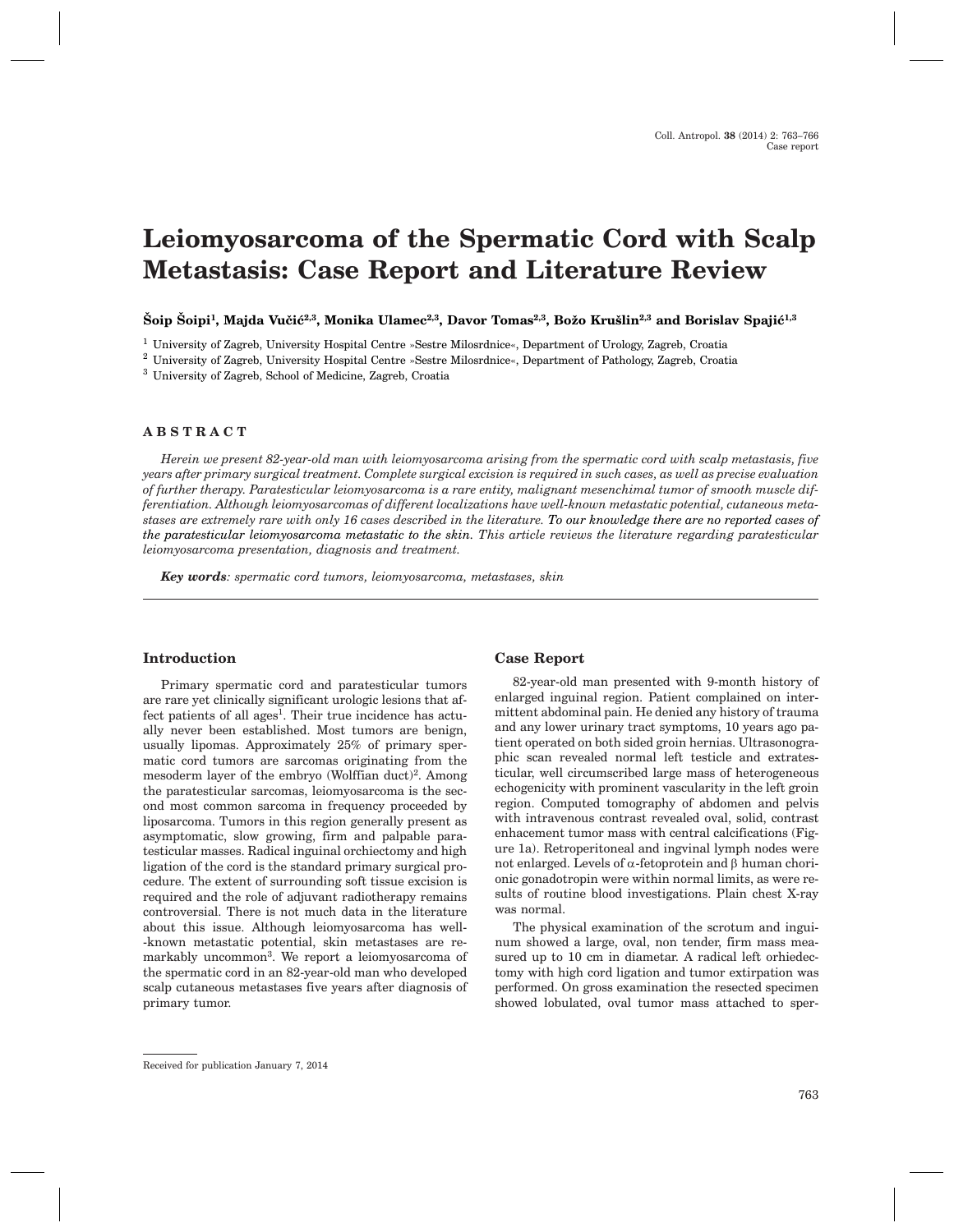

*Fig. 1. a) CT scan, paratesticular, relatively well circumscribed tumor, up to 9 cm. b) Macroscopic view of the funicular tumor. c) Microscopically, sheets and cords of polymorphous spindle shaped cells, (100xHE). d) Immunohistochemically tumor cells are positive for smooth muscule actin (40xSMA).*

matic cord that measured 12.5x8.5x6.5 cm (Figure 1b). Cut surface of tumor was gray, firm and whorled. The tumor mass was completely located outside the tunica albuginea, not infiltrative to testis or epididymis. Microscopic examination revealed a tumor composed of slender, elongated tumor cells arranged in interlacing fascicles. Tumor cells showed marked nuclear pleomorphism and up to 10 mitoses per 10-high power fields, without necrosis (Figure 1c). The testis and epididymis were free of tumor. Immunohistochemistry revealed positive staining of tumor cells for smooth muscle actin (SMA) (Figure 1d) and negative for S100. The histology and immunohistochemical findings were diagnostic of leiomyosarcoma. Postoperative course was uneventful and the patient received no adjuvant therapy. During regular follow up, 5 years after initial presentation, clinical examination revealed nodule measuring up to 2 cm in diameter, on the skull skin. Patient underwent excision biopsy and microscopic examination showed a well circumscribed dermal nodule, on high-power it was cellular tumor composed of atypical spindled cells with a woven, lobulated histological pattern and a high mitotic ratio. Further immunohistochemical staining was positive for SMA and confirmed the diagnosis of metastatic leiomyosarcoma. One month later staging computer tomography of the chest and abdomen showed multiple lung metastases. Regarding patient's age he didn't receive any adjacent chemo or radiotherapy and after 3 months is still alive.

# **Discussion**

Leiomyosarcoma is a rare testicular and paratesticular neoplasm, with about  $110$  cases reported<sup>4</sup>. There

the sixth decade of life<sup>4</sup>. Although the exact origin is unknown, it is speculated that they most likely originate from the smooth muscle of different cord structure areas, such as the vas deferens, canal wall, blood vessels and cremasteric muscle5. Some authors suggested that leiomyosarcomas of spermatic cord arise as a result of malignant degeneration from previously existing benign leiomyomatous tumors $5,6$ . The role of hormonal stimulation has also been linked to leiomyosarcoma carcinogenesis. Interestingly, some spermatic cord leiomyosarcomas have been found to produce  $\beta$  human chorionic gonadotropin causing a paraneoplastic syndrome6,7. Most spermatic cord malignancies originate just below the external inguinal ring and grow as scrotal rather than inguinal masses. Since they may appear as scrotal

have been other reports of leiomyosarcoma in the genitourinary system, including urethra, renal capsule and epididymis. These tumors have a higher incidence after

masses, the preoperative clinical diagnosis may be challenging given that it may be difficult to determine the exact location of the tumor. Paratesticular sarcomas usually have a heterogeneous pattern and are seen as hypervascular tumors on Doppler sonography8. Computed tomography scan and magnetic resonance imaging may be helpful in refining tumor location, morphologic features, and tissue characteristics, as well as determining the extent of the mass into the neighboring tissues. Computed tomography is helpful in distinguishing a primary spermatic cord tumor from a retroperitoneal process extending into the scrotum $8-10$ .

Leiomyosarcoma of the cord structures are known to spread by local invasion, lymphatic dissemination and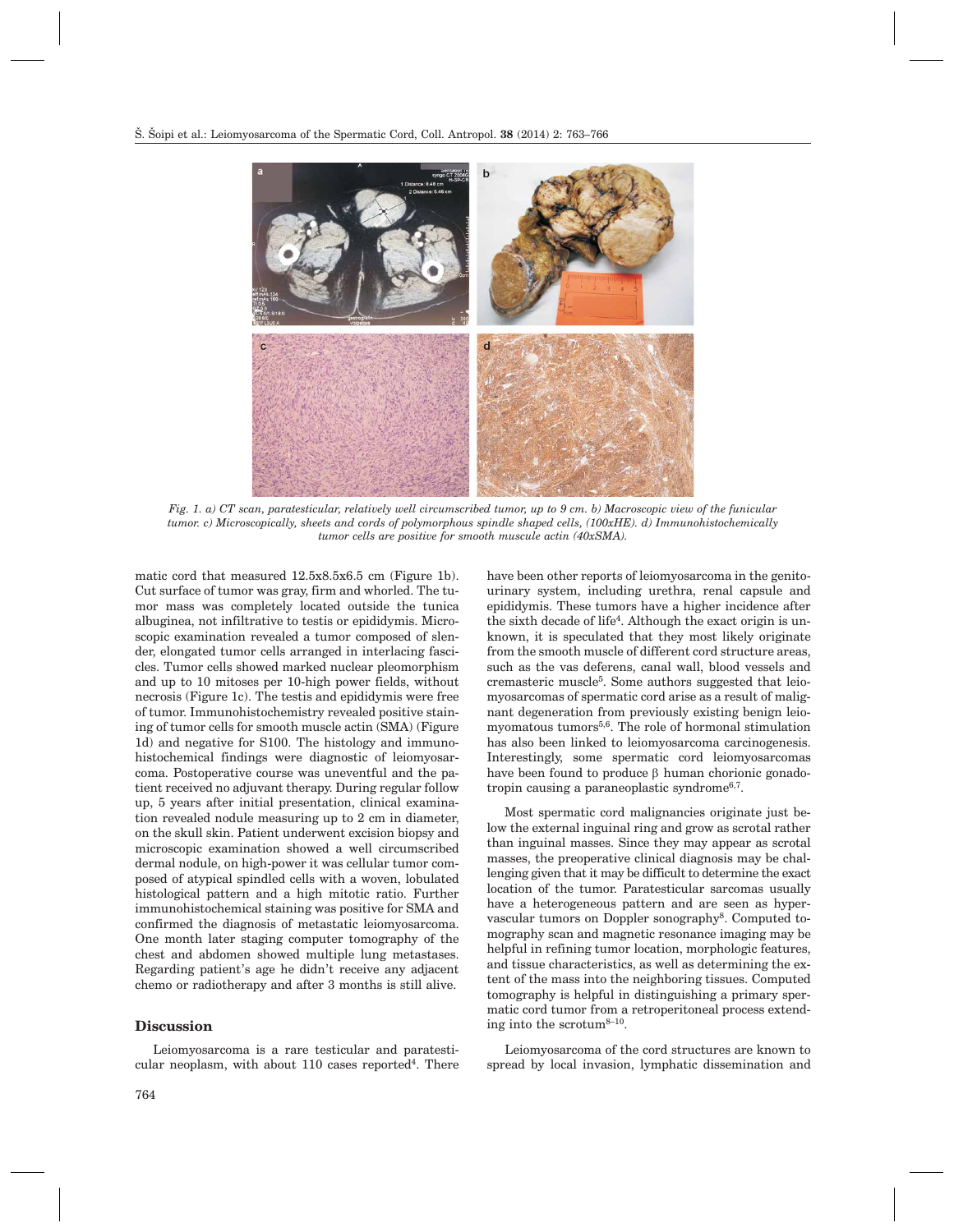hematogenous metastases. The route of lymphatic spread involves the external iliac, hypogastric, common iliac and paraaortal nodes. Lung is the most common metastatic site and is almost always involved in metastatic disease. The curative treatment of choice is radical orchiectomy with high cord ligation and wide excision of surrounding soft tissue structures within the inguinal canal. Patients with inadequately resected tumor should undergo reoperative procedure for wide inguinal re-excision. It has been estimated that approximately 50% of these tumors recur loco-regionally following definitive surgery. Pathologic features that convey a higher risk of local recurrence include large tumor size, inguinal location, narrow or positive margins and prior intralesional surgery. Loco- -regional relapse may occur in the cord, scrotum, or adjacent pelvis, with or without involvement of the regional lymph nodes $1-6$ .

Retroperitoneal lymph node dissection is not regularly recommended for patients with spermatic cord leiomyosarcoma. Retroperitoneal lymphadenectomy is recommended when there is preoperative evidence of retroperitoneal lymph node metastases. Adjuvant treatments, such as radiotherapy and chemotherapy, have shown little efficacy, except in the management of patients with local recurrence10. Some data suggest that patients who underwent postsurgical radiotherapy have better prognosis11. Our patient underwent radical orchidectomy with high cord ligation, no further treatment was given. Long- -term follow up is recommended due to high recurrence rates. Patients may also present with signs and symptoms of distant metastases 15 years or more after first  $resection^{4,10,11}$ 

Sarcoma metastases to the skin are rare, in published literature series reported prevalence was between 1% and 2.6%. Skin metastases are usually late events in sarcoma clinical progression and carry a poor prognosis. Lung metastases may occur in patient either simultaneously or within a short period after skin metastases. The majority of sarcoma patients developed skin me-

### **REFERENCES**

1. RODRIGUES D, OLUMI AF, Ther Adv Urol, 4 (2012) 325. DOI: 10.1177/1756287212447839 — 2. FOLPE AL, WEISS SW, Semin Diag Pathol, 17 (2000) 307. — 3. VANDERGRIFF T, KRATHEN RA, ORENGO I, Dermatol Surg, 33 (2007) 634. DOI: 10.1111/j.1524-4725.2007.33127. — 4. KYRATZI I, LOLIS E, ANTYPA E, LIANOU MA, EXARHOS D, World J Radiol, 3 (2011) 114. DOI: 10.4329/wjr.v3.i4.114 — 5. YUEN VTH, KIR-BY SC,WOO YC, Can Urol Assoc J, 5 (2011) 121. DOI: 10.5489/cuaj.11008 — 6. CELIK U, UNLU G, Asian J Androl, 15 (2013) 843. DOI: 10.1038/ aja.2013.88 — 7. OU SM, LEE SS, PENG YJ, SHEU NS, CHANG SY, J Androl, 27 (2013) 643. DOI: 10.2164/jandrol.106.000224. — 8. AKBAR SA, SAYYED TA, JAFRI SZ, HASTEH F, NEILL JS, Radiographics, 23 (2003) 1461. DOI: 10.1148/rg.236025174. — 9. WOODWARD PJ, SCHWAB CM, SESTERHENN IA, Radiographics, 23 (2003) 215. DOI: tastases distant to the site of primary origin which is in contrast to many types of carcinomas where regional skin metastases are common presentation. The scalp is frequently involved anatomic site, perhaps because of the highly vascular nature and immobility of this region<sup>11</sup>. In the English-spoken literature only 16 cases of leiomyosarcoma metastatic to the skin have been reported3. The uterus is the overall most common site of origin metastasizing to the skin. Moreover, primary tumors of the genitourinary system account for more than half of the cases. Other sites of primary tumors include gastrointestinal tract, heart, breast and the retroperitoneum. Only one patient in the reported series developed a single, isolated skin metastasis. The mean reported interval between the time of diagnosis of primary leiomyosarcoma and the development of cutaneous metastases is 3 years11–13. To our knowledge there are no reported cases of the paratesticular leiomyosarcoma metastatic to the skin.

Prognosis is highly variable, more recently a five-year survival of 50–80% has been reported, possibly reflecting the advances in diagnosis and management of these tumors13–15. The wide range in the five-year survival rate might be due to the variations in tumor stage and grade at the time of diagnosis as well as the diversity of therapies involved. A recent review disclosed a mean survival of 138 months for patients with leiomyosarcoma, but the mean survival after the occurrence of cutaneous metastases in the present series was just  $10$  months<sup>16</sup>.

#### **Conclusion**

Although leiomyosarcoma is a rare neoplasm, it can present as an extremely large primary tumor. It seems to have low metastatic potential but metastases may be seen many years after the primary tumor. Management is largely surgical. The need for adjuvant therapy is in question; reports of spermatic cord leiomyosarcoma provide limited data on postoperative recurrence.

10.1148/rg.231025133. — 10. VARZANEH FE,VERGHESE M, SHMOO-KLER BM, Urology, 60 (2002) 1112. DOI: 10.1016/S0090-4295(02)02076- 9. — 11. PETERSON AC, PORTER M, PORTER J, Urology, 59 (2002) 294. DOI: 10.1016/S0090-4295(01)01524-2. — 12. DANGLE P; BASAVA-RAJ DR; BHATTARAI S; PAUL AB; BIYANI CS, Can Urol Assoc J, 1 (2007) 55. — 13. CORCORAN S, HOGAN AM, NEMETH T, SULLIVAN FJ, KHAN W, BARRY K, Diagn Pathol, 18 (2012) 85. DOI: 10.1186/1746- 1596-7-85. — 14. WANG WL, BONES-VALENTIN RA, PRIETO VG, POLLOCK RE, LEV DC, LAZAR AJ, Cancer, 118 (2012) 2900. DOI: 10. 1002/cncr.26590. — 15. LEE G, LEE SY, SEO S, JEON S, LEE H, CHOI H, JEONG BC, Korean J Urol, 52 (2011) 669. DOI: 10.4111/kju.2011.52. 10.669. — 16. ENOCH S, WHARTON SM, MURRAY DS, World J Surg Oncol, 3 (2005) 3. DOI: 10.1186/1477-7819-3-23.